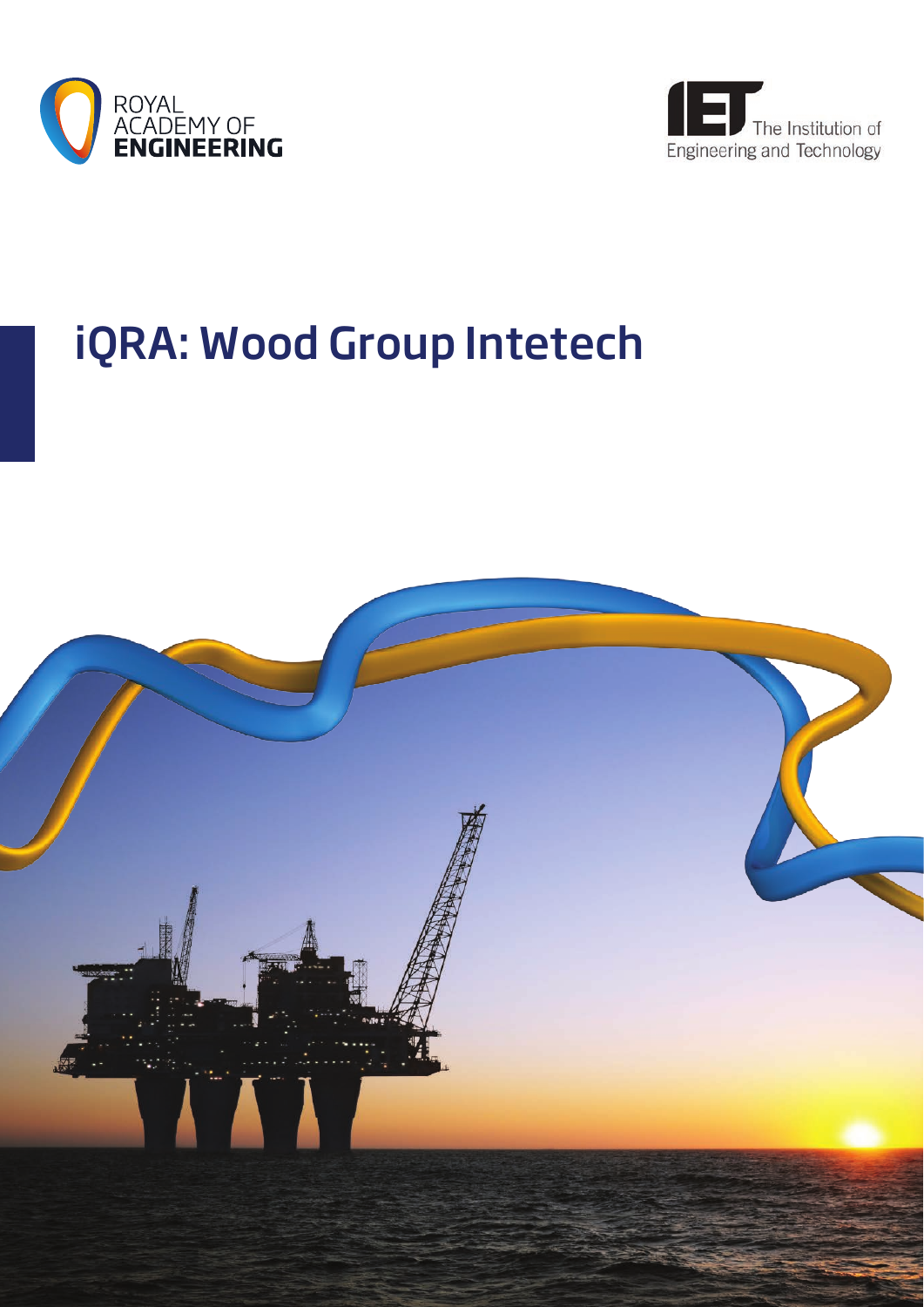# iQRA: Wood Group Intetech

#### **Background**

Wood Group (WG) Intetech is a company that helps customers in the oil and gas industry and other sectors to ensure the safe and profitable operation of their assets. Managing the integrity of wells, pipelines and other oil and gas assets is typically achieved through design engineering, materials selection advice and software support systems.

Optimising asset performance remains a continuous challenge for oil and gas operators. A key issue is selecting well equipment with reliable performance, which creates a need for oilfield reliability information that operators can trust.

WG Intetech has developed the largest global database of well failure data ever assembled. As of today, the system encompasses more than 250,000 service year lives of equipment data.

## **Motivation**

Connecting data requires firms to work more collaboratively, not just internally between business functions such as operations and IT, but externally between third parties. However, a key challenge in developing a tool that required data sharing between third parties was overcoming the reticence of operators to make sensitive information available externally. Moreover, any firm that has invested time and money in recording a large dataset is unlikely to make it available if they perceive security to be an issue.

In response to industry demand, WG Intetech launched iQRA, an online experience database and reliability analysis tool. This provides online access to reliability figures such as Mean Time to Failure (MTTF), Survival Function, Average Failure Rate and Pass Rate. Subscribers can identify high reliability components



Fig 1 – Remote monitoring equipment

for their field conditions and substantially reduce operational expenditure (OPEX) by adopting risk-based inspection frequencies and performance-led maintenance schedules instead of corrective remedial work.

A major benefit of iQRA is that users can compare data from around the world and use this to benchmark the performance of their own equipment, identifying where changes in operations or maintenance regimes may bring dividends.

Risk-based analysis allows operators to determine where testing can be safely performed less frequently. This can extend the life of equipment, given that each testing cycle causes a degree of wear and fatigue. Potential issues on other wells can also be pre-empted by taking the opportunity to replace a piece of equipment if another well intervention is taking place. Performance data analysis therefore allows the effective management of well integrity problems that could otherwise interfere with safe production.

## Development

iQRA enables safe and secure data sharing by ensuring that sources are kept strictly confidential. Sensitive data is anonymised and access to system functions is protected using password strength gates and a robust set of user roles and privileges. Confidential information such as operator and asset name are kept entirely absent from the database, while other confidential data is encrypted.

To produce accurate and reliable calculations that could be used with confidence, iQRA identified minimum requirements for the data. In addition to two stages of manual quality control (QC), iQRA has its own automatic QC process. Constant iterations and fine-tuning by WG Intetech's software developers were required to define the boundaries of 'good' and 'bad' data. Now, the automatic QC process can identify instances where a component has been used outside of design specification; there are multiple registrations of the same failure; there is